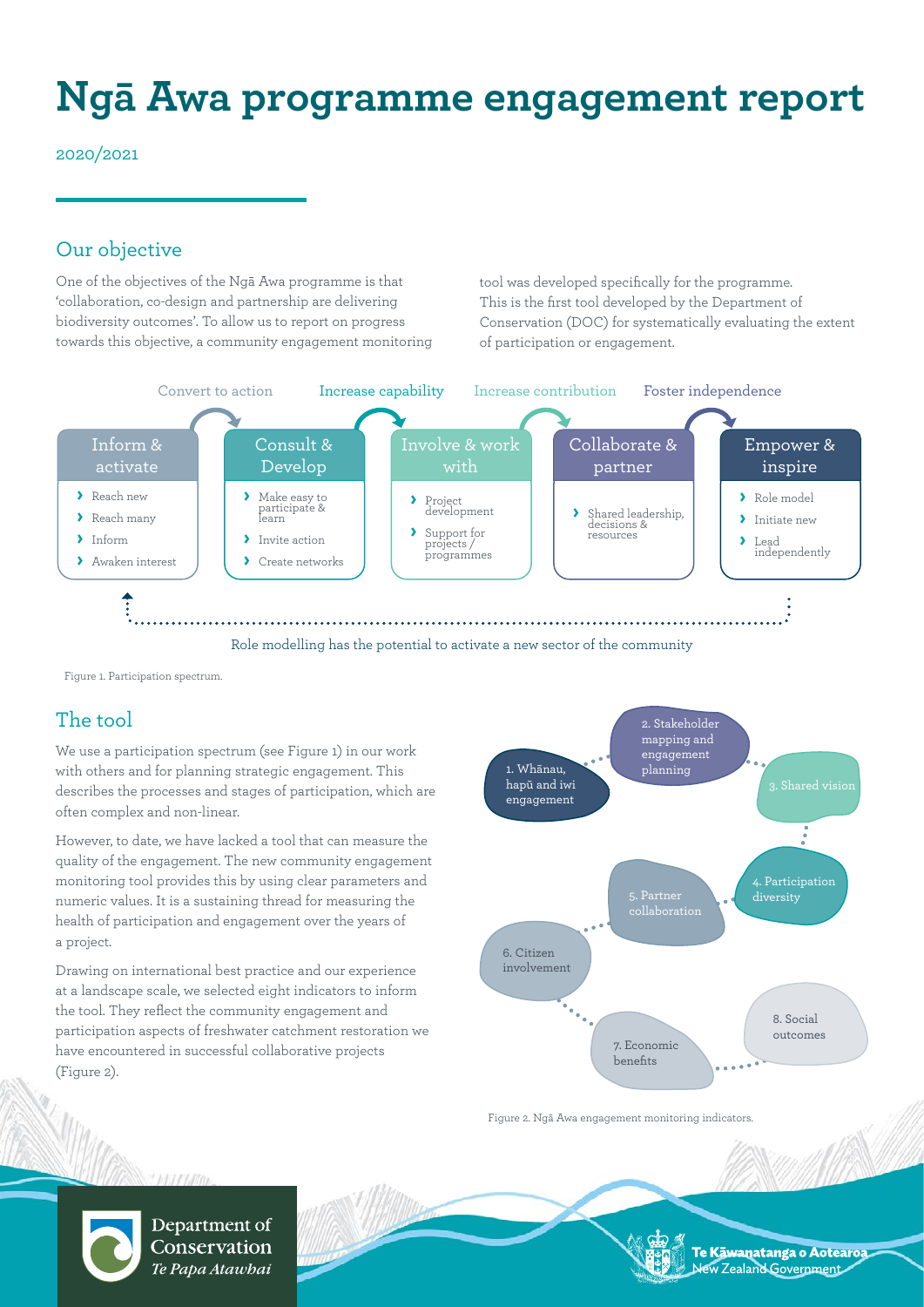# The method

Ngā Awa river rangers work locally to progress biodiversity restoration in chosen catchments. Each ranger was asked to complete an assessment of engagement with a colleague or a small project team.

A set of questions for each indicator was provided as a prompt and to guide the assignment of a rating for participation and

engagement, where 1 = at risk, 2 = fair, 3 = good and 4 = excellent.

Rangers rated engagement for each indicator at the start of their project and again at the end of June 2021. The graphs below show engagement scores across all 14 Ngā Awa rivers.

## Programme results

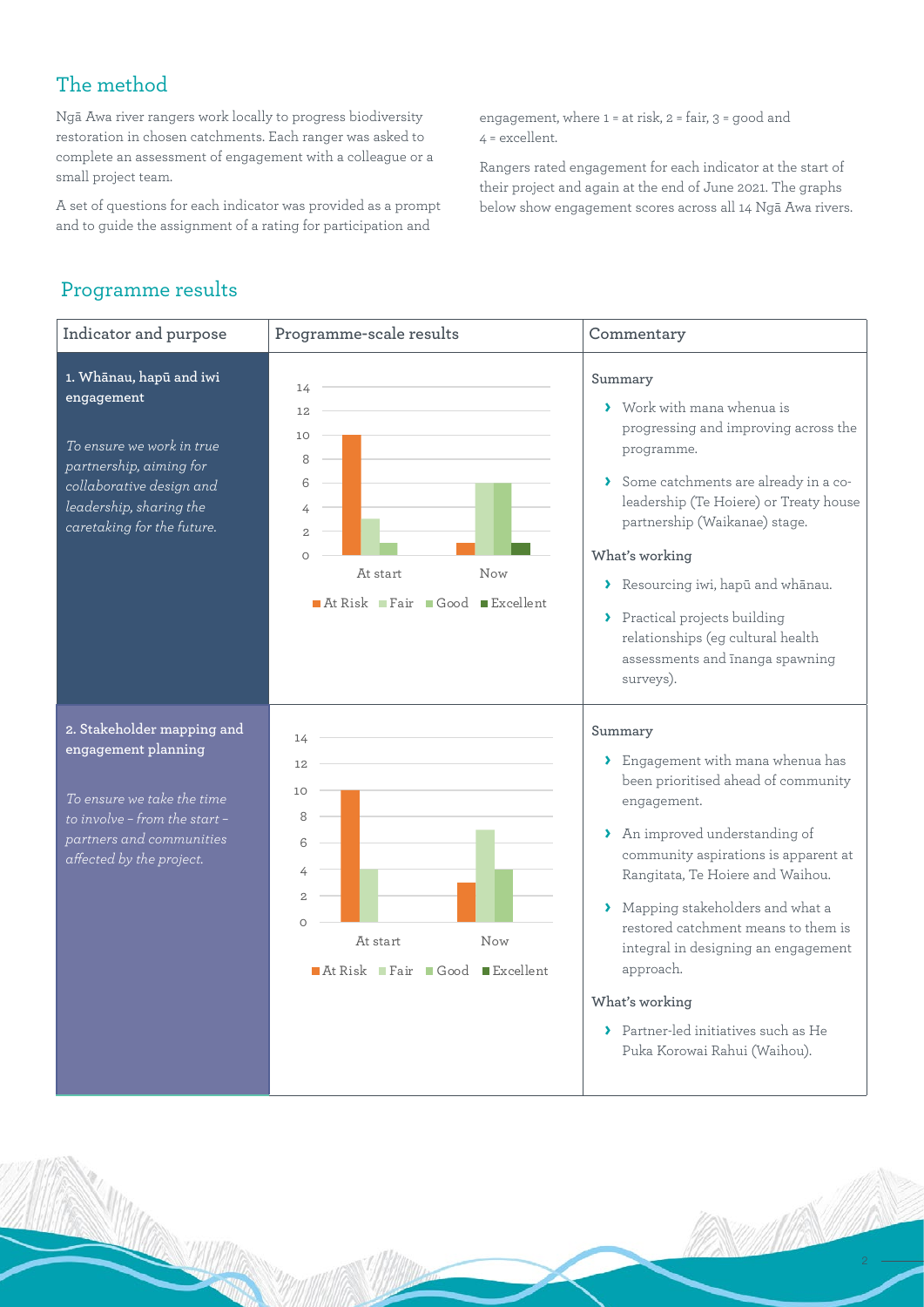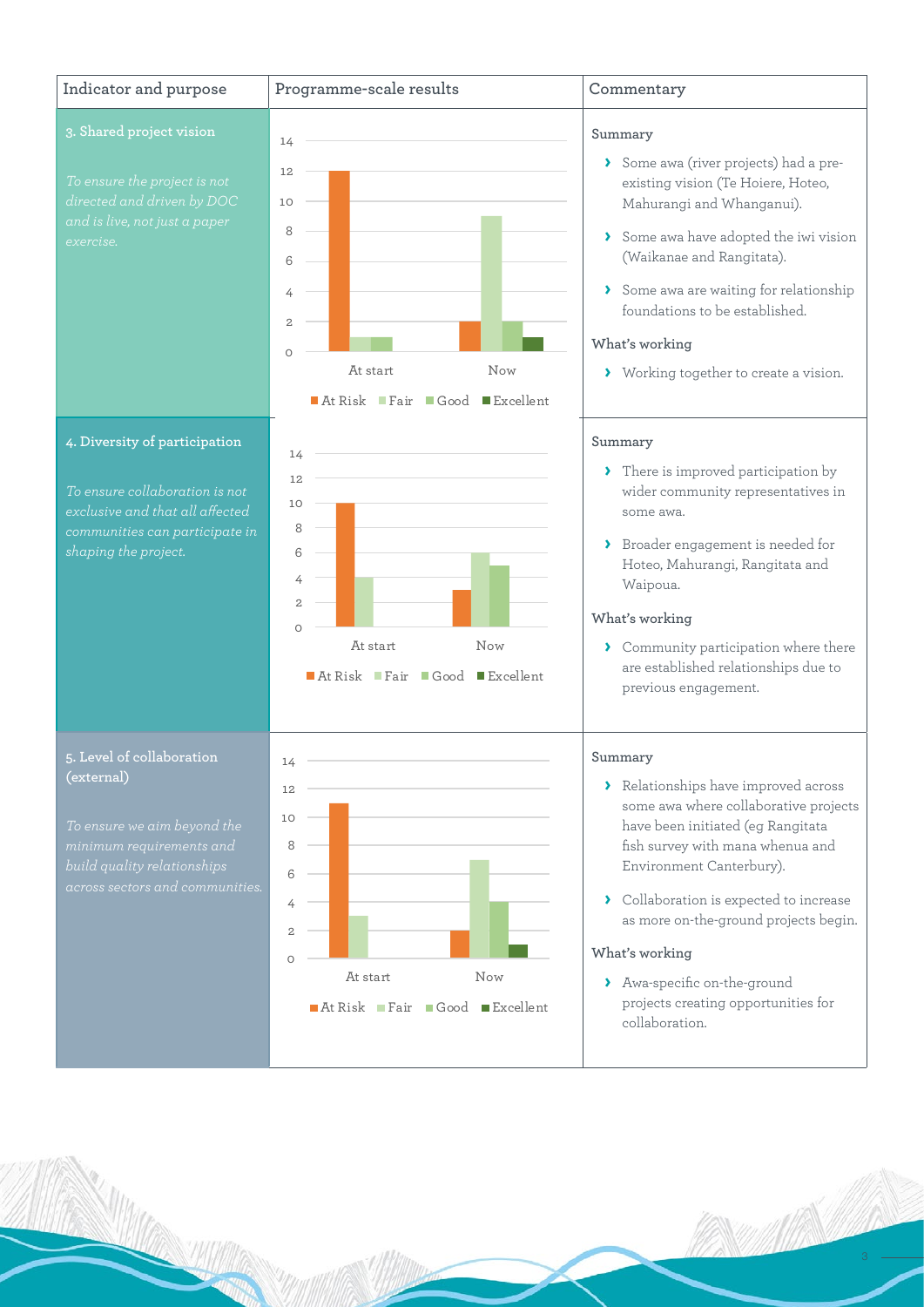